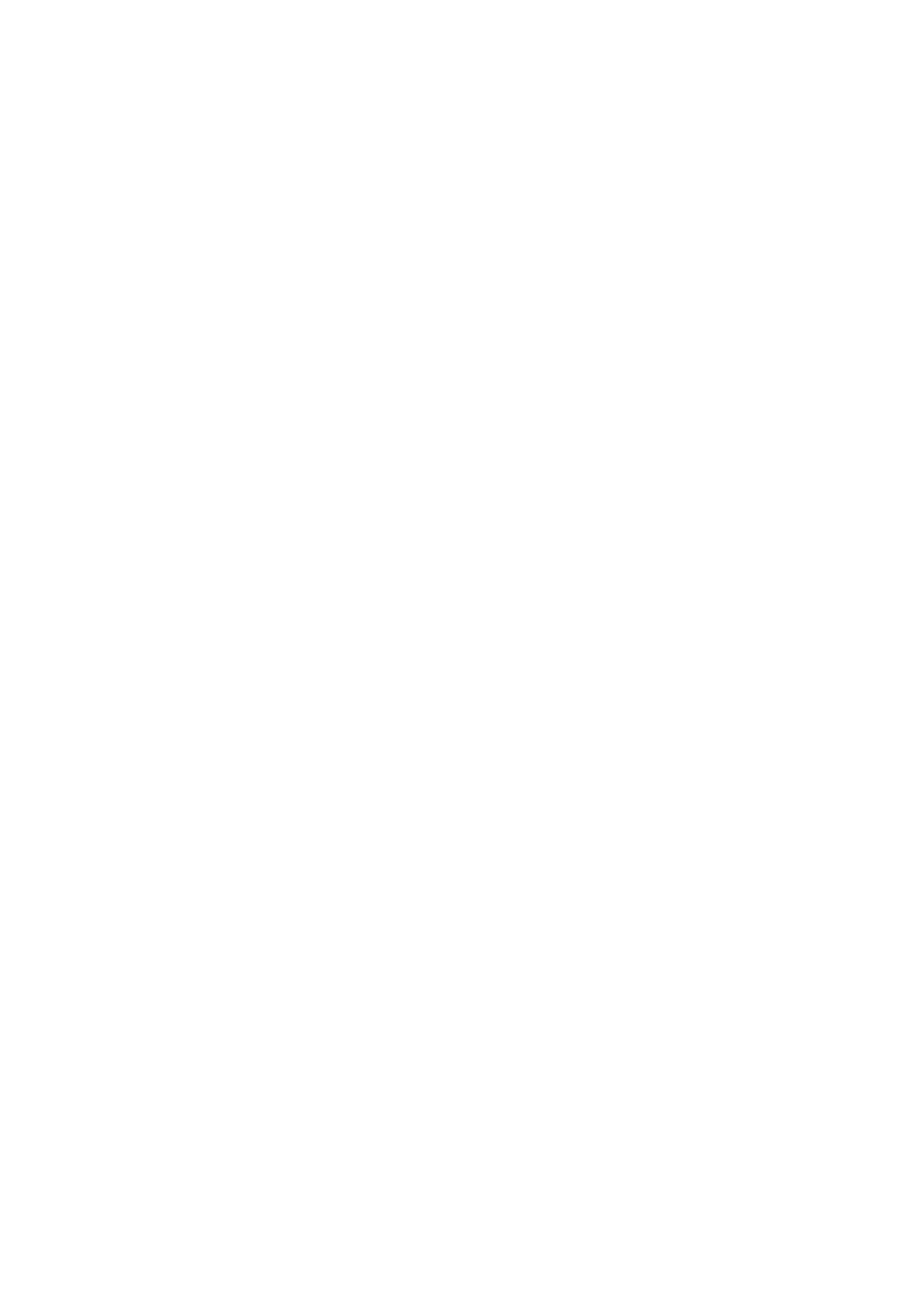

# **Delta D555 Flex Gasket**

## **Adhesive** Product code: D555 Page 5 of 11

#### **Advice on storage compatibility**

Do not store together with: Explosives. Oxidizing solids. Oxidizing liquids. Radioactive substances. Infectious substances.

## **Further information on storage conditions**

Protect against: Light. UV-radiation/sunlight. heat. cooling. moisture.

#### **7.3. Specific end use(s)**

No information available.

#### **SECTION 8: Exposure controls/personal protection**

#### **8.1. Control parameters**

## **8.2. Exposure controls**



#### **Appropriate engineering controls**

In case of open handling, use devices with built-in suction where possible. If suction of the immediate vicinity is impossible or insufficient, adequate airing of the working place must be ensured. When workers are facing concentrations above the exposure limit they must use appropriate certified respirators.

#### **Protective and hygiene measures**

Always close containers tightly after the removal of product. Do not eat, drink, smoke or sneeze at the workplace. Wash hands before breaks and at the end of work. Remove contaminated clothing immediatley and dispose off safely. Wash contaminated clothing prior to re-use. Used working clothes should not be used outside the work area. Street clothing should be stored seperately from work clothing. Protect skin by using skin protective cream.

#### **Eye/face protection**

Suitable eve protection: Tightly sealed safety glasses. DIN EN 166

#### **Hand protection**

Pull-over gloves of rubber. DIN EN 374

Suitable material:

(Breakthrough time >= 480 min, penetration time (maximum wearing period): 160 min)

Butyl rubber. (0,5 mm)

Before using check leak tightness / impermeability. In case of reutilization, clean gloves before taking off and store in well-aired place.

In the cases of special applications, it is recommended to check the chemical resistance with the manufacturer of the gloves.

#### **Skin protection**

Suitable protection of the body: Lab apron.

#### **Respiratory protection**

Respiratory protection required in case of:

- insufficient ventilation.
- Generation/formation of aerosols
- Generation/formation of mist
- exceeding critical value

Suitable respiratory protective equipment: Combination filter device (DIN EN 141).. Type : A / P2/P3 The filter class must be suitable for the maximum contaminant concentration

(gas/vapour/aerosol/particulates) that may arise when handling the product. If the concentration is exceeded, closed-circuit breathing apparatus must be used!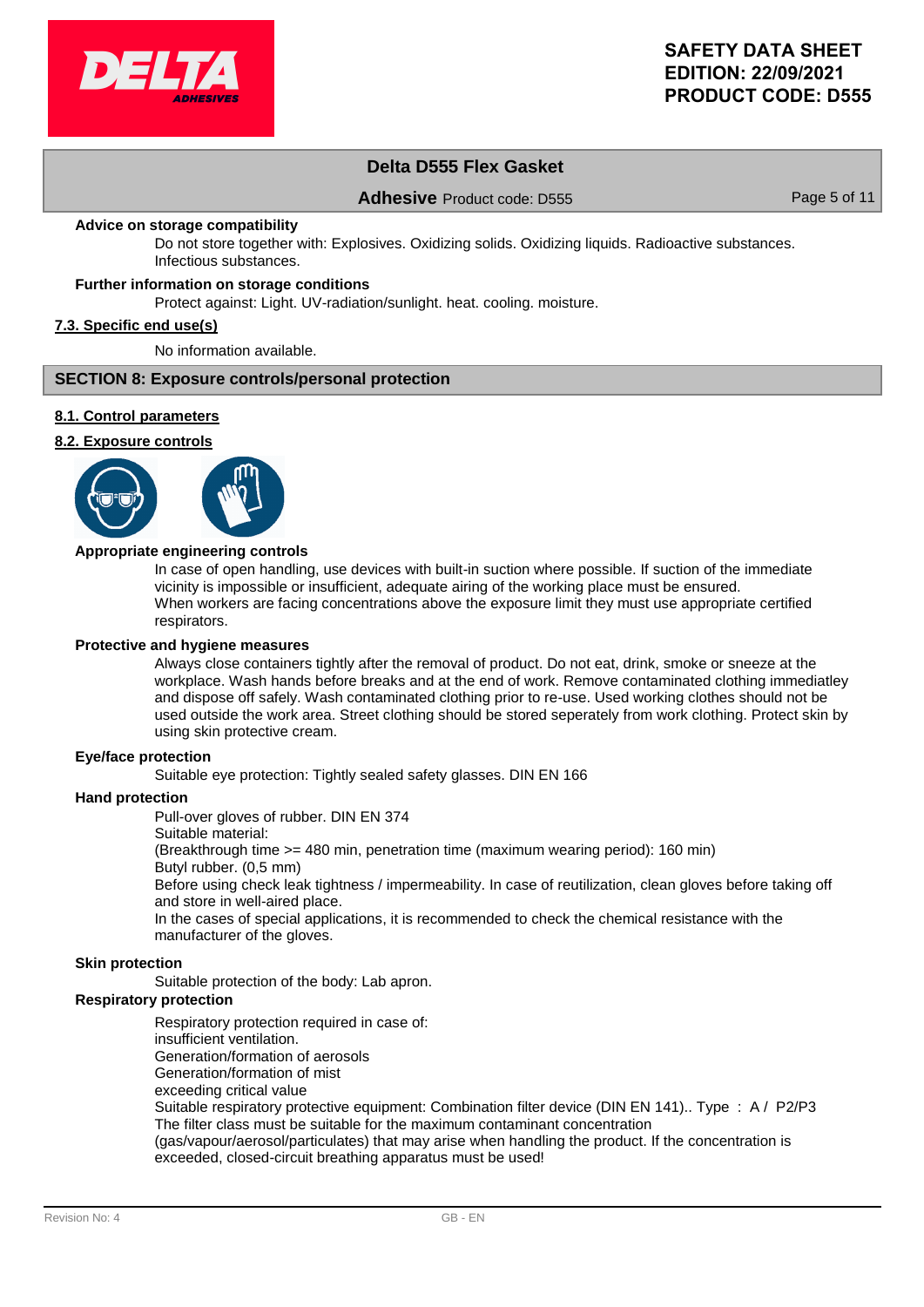

**Test method**

# **Delta D555 Flex Gasket Adhesive**

Product code: D555 Product code: D555

#### **Environmental exposure controls**

Do not empty into drains or the aquatic environment.

## **SECTION 9: Physical and chemical properties**

# **9.1. Information on basic physical and chemical properties**

| Physical state: | liquid         |
|-----------------|----------------|
| Colour:         | Purple         |
| Odour:          | characteristic |

| pH-Value:                                | not determined |
|------------------------------------------|----------------|
| Changes in the physical state            |                |
| Melting point:                           | not determined |
| Initial boiling point and boiling range: | not determined |
| Flash point:                             | not determined |
| <b>Explosive properties</b><br>none/none |                |
| Lower explosion limits:                  | not determined |
| Upper explosion limits:                  | not determined |
| <b>Oxidizing properties</b><br>none/none |                |
| Vapour pressure:                         | not determined |
| Density:                                 | not determined |
| Viscosity / dynamic:                     | not determined |
| $\Delta t = 1.5$                         |                |

## **9.2. Other information**

No information available.

# **SECTION 10: Stability and reactivity**

# **10.1. Reactivity**

No information available.

# **10.2. Chemical stability**

Stable under normal storage and handling conditions.

# **10.3. Possibility of hazardous reactions**

No information available.

#### **10.4. Conditions to avoid**

Protect against: Light. UV-radiation/sunlight. heat. cooling. moisture.

## **10.5. Incompatible materials**

Materials to avoid: Strong acid. Oxidizing agents, strong. Alkalis (alkalis), concentrated.

### **10.6. Hazardous decomposition products**

Can be released in case of fire: Carbon monoxide. Carbon dioxide (CO2). Nitrogen oxides (NOx).

#### **SECTION 11: Toxicological information**

# **11.1. Information on toxicological effects**

# **Toxicocinetics, metabolism and distribution**

No information available.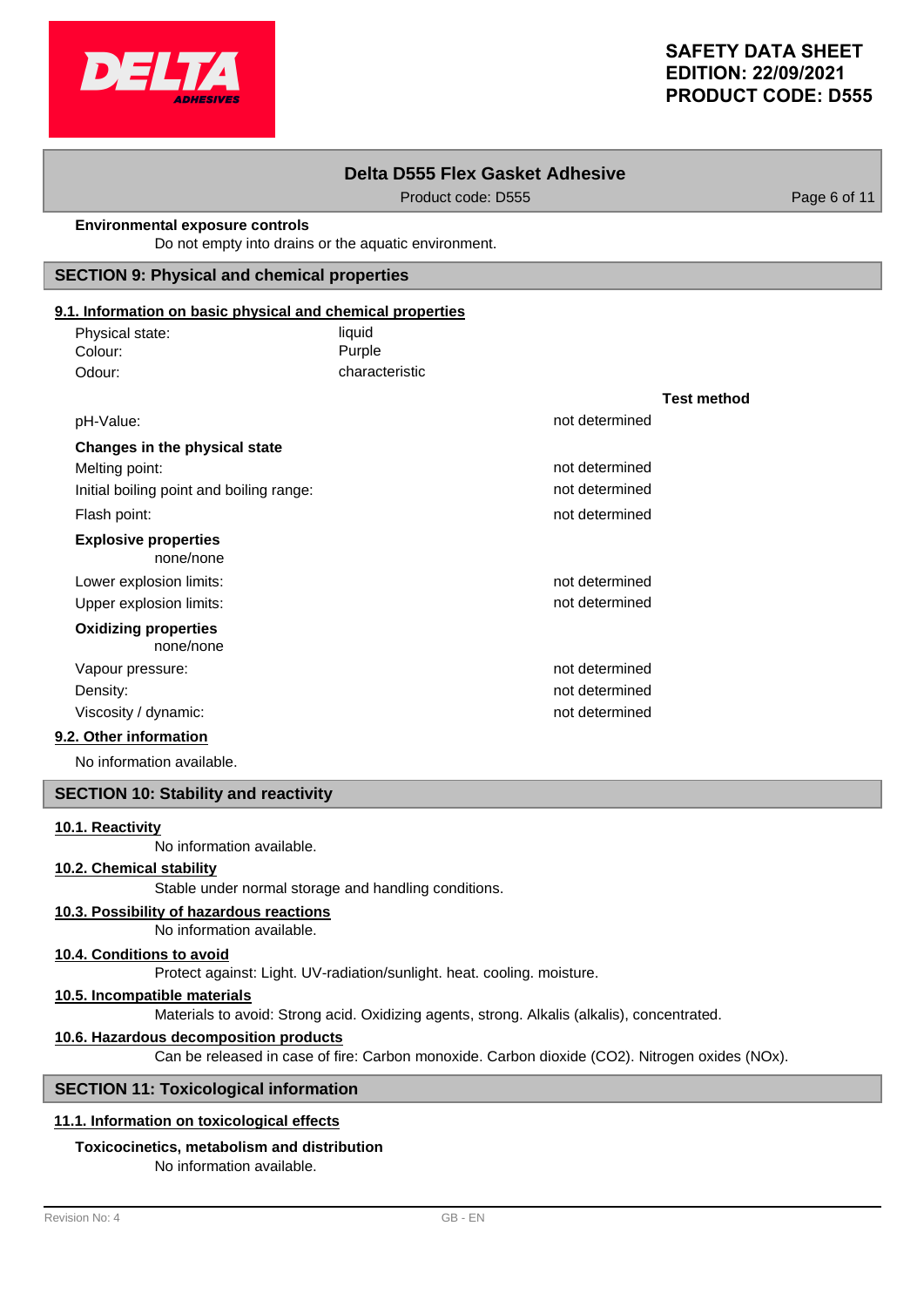

# **Delta D555 Flex Gasket**

**Adhesive** Product code: D555 Page 7 of 11

#### **Acute toxicity**

Based on available data, the classification criteria are not met.

#### **Acute toxicity**

| CAS No   | Chemical name                                                   |            |               |         |                      |  |
|----------|-----------------------------------------------------------------|------------|---------------|---------|----------------------|--|
|          | Exposure routes                                                 | Method     | Dose          | Species | Source               |  |
| 79-10-7  | acrylic acid, prop-2-enoic acid                                 |            |               |         |                      |  |
|          | loral                                                           | <b>ATE</b> | 500 mg/kg     |         |                      |  |
|          | dermal                                                          | LD50       | $>$ 294 mg/kg | Rabbit. | IRTECS               |  |
|          | inhalative (4 h) vapour                                         | LC50       | $>5,1$ mg/l   | Rat.    | <b>IECHA Dossier</b> |  |
|          | inhalative aerosol                                              | ATE        | $1,5$ mg/l    |         |                      |  |
| 80-15-9  | cumene hydroperoxide, alpha, alpha-dimethylbenzyl hydroperoxide |            |               |         |                      |  |
|          | oral                                                            | LD50       | 382 mg/kg     | Rat.    | <b>IIUCLID</b>       |  |
|          | dermal                                                          | LD50       | 500 mg/kg     | Rat.    | <b>RTECS</b>         |  |
|          | inhalative (4 h) vapour                                         | LC50       | $(200)$ mg/l  | Mouse.  | <b>IIUCLID</b>       |  |
|          | inhalative aerosol                                              | <b>ATE</b> | $0,5$ mg/l    |         |                      |  |
| 114-83-0 | 2'-Phenylacetohydrazide                                         |            |               |         |                      |  |
|          | oral                                                            | LD50       | $270$ mg/kg   | Mouse.  |                      |  |

#### **Irritation and corrosivity**

Causes skin irritation.

Causes serious eye damage.

# **Sensitising effects**

May cause an allergic skin reaction. (Aliphatic urethane acrylate), (Polyglycol dimethacrylate), (2'- Phenylacetohydrazide)

Respiratory or skin sensitisation:

People who suffer from skins problems, asthma, allergies, chronic or recurring respiratory illnesses must not be deployed in processes, which use this substance.

## **STOT-single exposure**

May cause respiratory irritation. (2'-Phenylacetohydrazide)

#### **Severe effects after repeated or prolonged exposure**

Based on available data, the classification criteria are not met.

acrylic acid, prop-2-enoic acid:

Subchronic oral toxicity (90d, Rat.) NOAEL = 40 mg/kg; literature infomation: ECHA Dossier Subchronic inhalative toxicity (90d, Rat.)) LOAEC = 0,015 mg/l; literature infomation: ECHA Dossier

cumene hydroperoxide, alpha,alpha-dimethylbenzyl hydroperoxide:

Subchronic inhalative toxicity (Rat.) NOAEC = 31 mg/m3; literature infomation: ECHA Dossier

### **Carcinogenic/mutagenic/toxic effects for reproduction**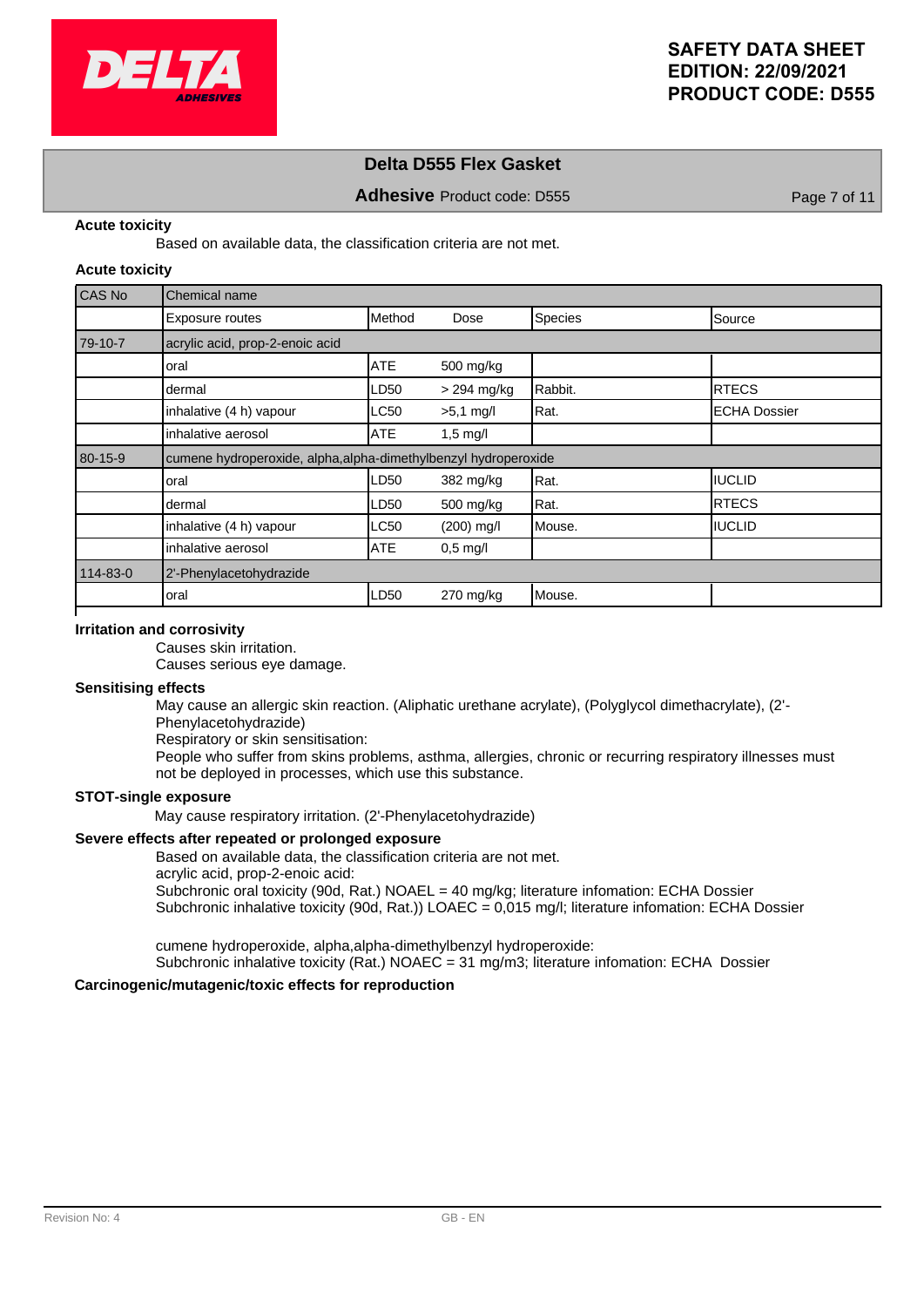

# **Delta D555 Flex Gasket Adhesive**

Product code: D555 Product code: D555

Based on available data, the classification criteria are not met.

acrylic acid, prop-2-enoic acid:

In-vitro mutagenicity: OECD Guideline 476 (In vitro Mammalian Cell Gene Mutation Test) = negative. literature infomation: ECHA Dossier

In-vivo mutagenicity: No experimental indications of mutagenicity in-vivo exist. literature infomation: ECHA Dossier

Carcinogenicity: (Mouse.) NOAEL = >10 mg/kg(bw)/day; literature infomation: ECHA Dossier

Developmental toxicity/teratogenicity (Rat.) NOAEC = 0,075 mg/l; literature infomation: ECHA Dossier

cumene hydroperoxide, alpha,alpha-dimethylbenzyl hydroperoxide:

In-vitro mutagenicity:OECD Guideline 471 (Bacterial Reverse Mutation Assay) = positive. literature infomation: ECHA Dossier

No experimental indications of mutagenicity in-vivo exist. literature infomation: ECHA Dossier

#### **Aspiration hazard**

Based on available data, the classification criteria are not met.

#### **Specific effects in experiment on an animal**

No information available.

# **SECTION 12: Ecological information**

#### **12.1. Toxicity**

| CAS No  | Chemical name                                                   |                   |                     |  |                              |                      |
|---------|-----------------------------------------------------------------|-------------------|---------------------|--|------------------------------|----------------------|
|         | Aquatic toxicity                                                | Method            | Dose                |  | [[h]   [d] Species           | Source               |
| 79-10-7 | acrylic acid, prop-2-enoic acid                                 |                   |                     |  |                              |                      |
|         | Acute fish toxicity                                             | <b>LC50</b>       | $27 \text{ mg/l}$   |  | 96 hOnchorhynchus mykiss     | <b>IECHA Dossier</b> |
|         | Acute algae toxicity                                            | ErC <sub>50</sub> | $0,13 \text{ mg/l}$ |  | 72 h Desmodesmus subspicatus | <b>IMSDS</b> extern  |
|         | Acute crustacea toxicity                                        | <b>EC50</b>       | 95 mg/l             |  | 48 h Daphnia magna           | <b>ECHA Dossier</b>  |
| 80-15-9 | cumene hydroperoxide, alpha, alpha-dimethylbenzyl hydroperoxide |                   |                     |  |                              |                      |
|         | Acute fish toxicity                                             | <b>LC50</b>       | $3,9$ mg/l          |  | 96 hOncorhynchus mykiss      | <b>IECHA Dossier</b> |
|         | Acute algae toxicity                                            | ErC <sub>50</sub> | $3,1$ mg/l          |  | 72 h Desmodesmus subspicatus | <b>IECHA Dossier</b> |
|         | Acute crustacea toxicity                                        | <b>EC50</b>       | 18,84 mg/l          |  | 48 h Daphnia magna           | <b>IECHA Dossier</b> |

### **12.2. Persistence and degradability**

| <b>CAS No</b> | <b>IChemical name</b>                                           |       |    |                      |  |  |
|---------------|-----------------------------------------------------------------|-------|----|----------------------|--|--|
|               | <b>I</b> Method                                                 | Value |    | ISource              |  |  |
|               | Evaluation                                                      |       |    |                      |  |  |
| 80-15-9       | cumene hydroperoxide, alpha, alpha-dimethylbenzyl hydroperoxide |       |    |                      |  |  |
|               | OECD 301B / ISO 9439 / EWG 92/69 Anhang V, C.4-C                | 13%   | 28 | <b>IECHA Dossier</b> |  |  |
|               | Not easily bio-degradable (according to OECD-criteria).         |       |    |                      |  |  |

# **12.3. Bioaccumulative potential**

#### **Partition coefficient n-octanol/water**

| <b>ICAS No</b> | IChemical name                                                  | Log Pow |
|----------------|-----------------------------------------------------------------|---------|
| $I79-10-7$     | acrylic acid, prop-2-enoic acid                                 | 0,35    |
| $180 - 15 - 9$ | cumene hydroperoxide, alpha, alpha-dimethylbenzyl hydroperoxide | 2.16    |

## **12.4. Mobility in soil**

No data available

### **12.5. Results of PBT and vPvB assessment**

No data available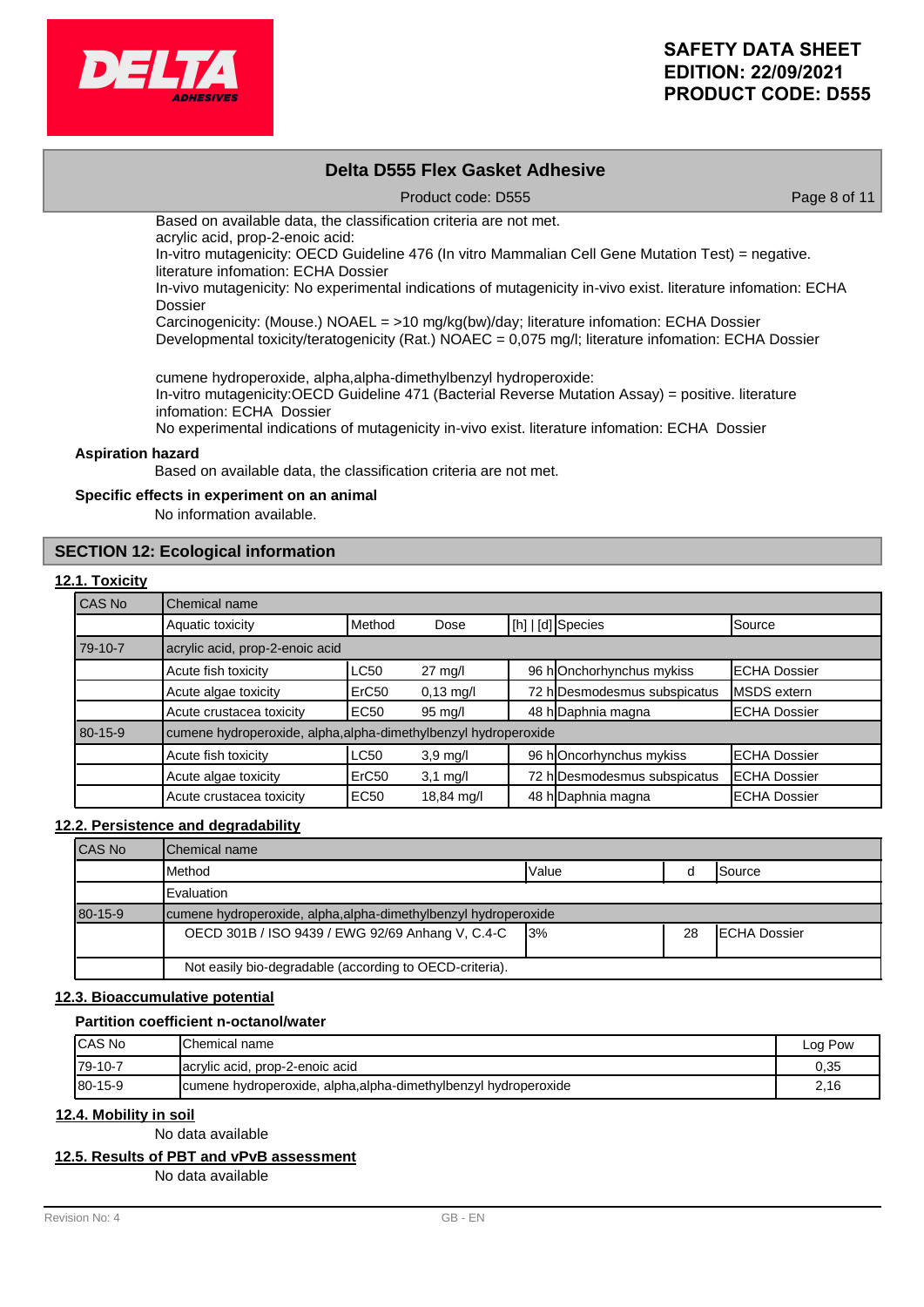

# **Delta D555 Flex Gasket Adhesive**

Product code: D555 Product code: D555

## **12.6. Other adverse effects**

No data available

# **Further information**

Do not empty into drains or the aquatic environment.

# **SECTION 13: Disposal considerations**

#### **13.1. Waste treatment methods**

#### **Advice on disposal**

Waste disposal according to official state regulations. Consult the local waste disposal expert about waste disposal. Cleaned containers may be recycled.

#### **Waste disposal number of waste from residues/unused products**

080409 WASTES FROM THE MANUFACTURE, FORMULATION, SUPPLY AND USE (MFSU) OF COATINGS (PAINTS, VARNISHES AND VITREOUS ENAMELS), ADHESIVES, SEALANTS AND PRINTING INKS; wastes from MFSU of adhesives and sealants (including waterproofing products); waste adhesives and sealants containing organic solvents or other dangerous substances Classified as hazardous waste.

#### **Waste disposal number of used product**

WASTES FROM THE MANUFACTURE, FORMULATION, SUPPLY AND USE (MFSU) OF COATINGS (PAINTS, VARNISHES AND VITREOUS ENAMELS), ADHESIVES, SEALANTS AND PRINTING INKS; wastes from MFSU of adhesives and sealants (including waterproofing products); waste adhesives and sealants containing organic solvents or other dangerous substances Classified as hazardous waste. 080409

# **Waste disposal number of contaminated packaging**

WASTE PACKAGING; ABSORBENTS, WIPING CLOTHS, FILTER MATERIALS AND PROTECTIVE CLOTHING NOT OTHERWISE SPECIFIED; packaging (including separately collected municipal packaging waste); packaging containing residues of or contaminated by dangerous substances Classified as hazardous waste. 150110

# **Contaminated packaging**

Handle contaminated packaging in the same way as the substance itself.

## **SECTION 14: Transport information**

## **Land transport (ADR/RID)**

**14.1. UN number:** Not restricted

#### Not restricted **Other applicable information (land transport)**

## **Inland waterways transport (ADN)**

**14.1. UN number:** Not restricted

# **Other applicable information (inland waterways transport)**

Not restricted

# **Marine transport (IMDG)**

**14.1. UN number:** Not restricted

#### Not restricted **Other applicable information (marine transport)**

## **Air transport (ICAO)**

**14.1. UN number:** Not restricted

#### Not restricted **Other applicable information (air transport)**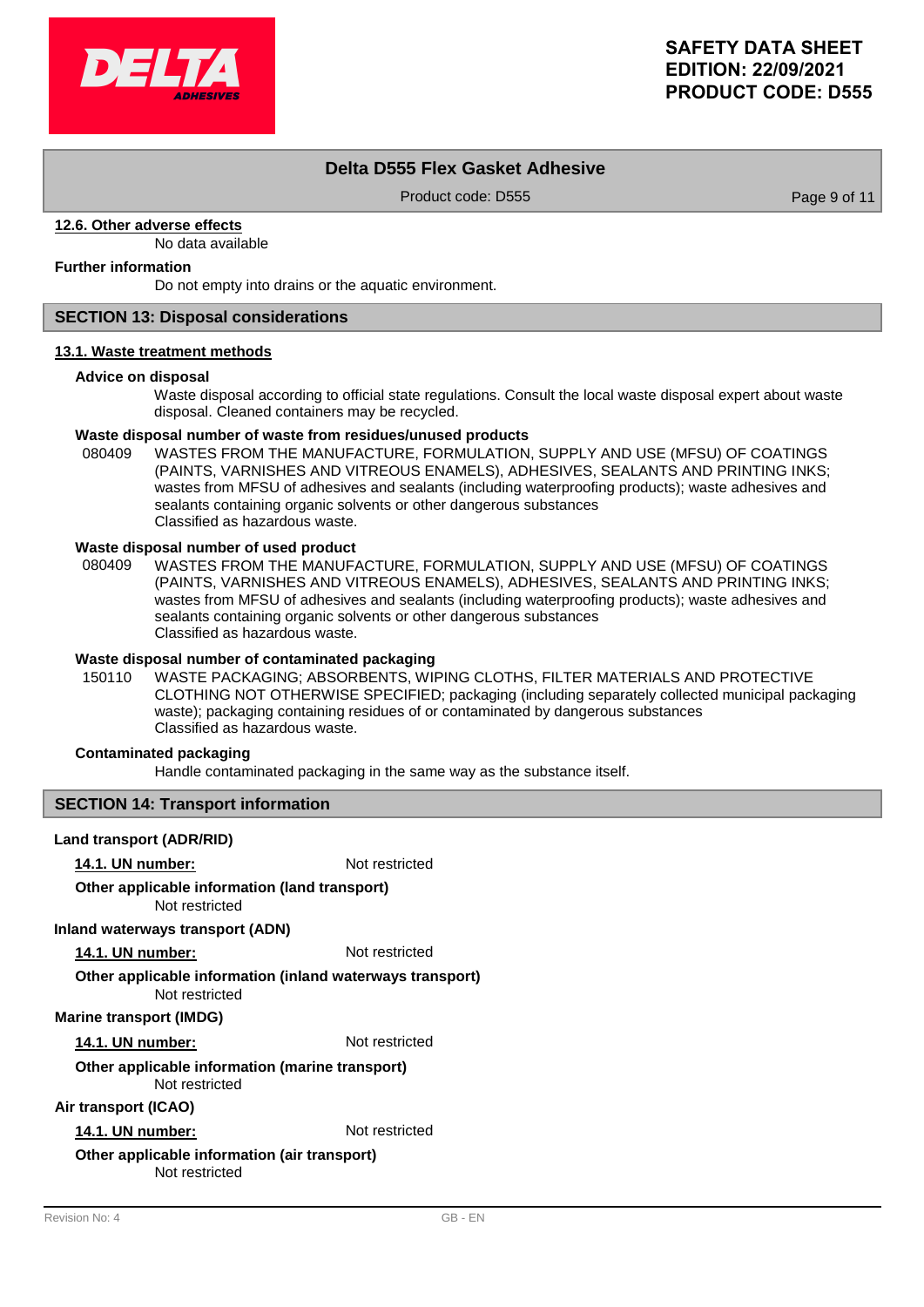

# **Delta D555 Flex Gasket Adhesive**

Product code: D555 Product code: D555

**14.5. Environmental hazards**

ENVIRONMENTALLY HAZARDOUS: no

**14.6. Special precautions for user**

refer to chapter 6-8

# **14.7. Transport in bulk according to Annex II of MARPOL73/78 and the IBC Code**

irrelevant

## **SECTION 15: Regulatory information**

# **15.1. Safety, health and environmental regulations/legislation specific for the substance or mixture**

#### **EU regulatory information**

1999/13/EC (VOC): No information available. VOC Directive 2004/42/EC: No information available.

#### **Additional information**

The preparation is dangerous in the sense of Directive 1999/45/EC. This preparation is hazardous in the sense of regulation (EC) No 1272/2008 [GHS]. Not subject to regulation 96/82/EC. REACH 1907/2006 Appendix XVII, No 3

#### **National regulatory information**

Employment restrictions: Observe employment restrictions for young people. Water contaminating class (D): 3 - highly water contaminating

# **15.2. Chemical safety assessment**

Chemical safety assessments for substances in this mixture were not carried out.

# **SECTION 16: Other information**

#### **Changes**

Rev. 1,00, 16.12.2014, Initial release

#### **Abbreviations and acronyms**

ADR: Accord européen sur le transport des marchandises dangereuses par Route (European Agreement concerning the International Carriage of Dangerous Goods by Road) RID: Règlement international concernant le transport des marchandises dangereuses par chemin de fer (Regulations Concerning the International Transport of Dangerous Goods by Rail) IMDG: International Maritime Code for Dangerous Goods IATA: International Air Transport Association IATA-DGR: Dangerous Goods Regulations by the "International Air Transport Association" (IATA) ICAO: International Civil Aviation Organization ICAO-TI: Technical Instructions by the "International Civil Aviation Organization" (ICAO) GHS: Globally Harmonized System of Classification and Labelling of Chemicals EINECS: European Inventory of Existing Commercial Chemical Substances CAS: Chemical Abstracts Service (division of the American Chemical Society) LC50: Lethal concentration, 50 percent LD50: Lethal dose, 50 percent NOAEL: No observed adverse effect level

# **Full text of R phrases referred to under Sections 2 and 3**

- 07 May cause fire.
- 10 Flammable.
- 20/21/22 Harmful by inhalation, in contact with skin and if swallowed.
- 21/22 Harmful in contact with skin and if swallowed.